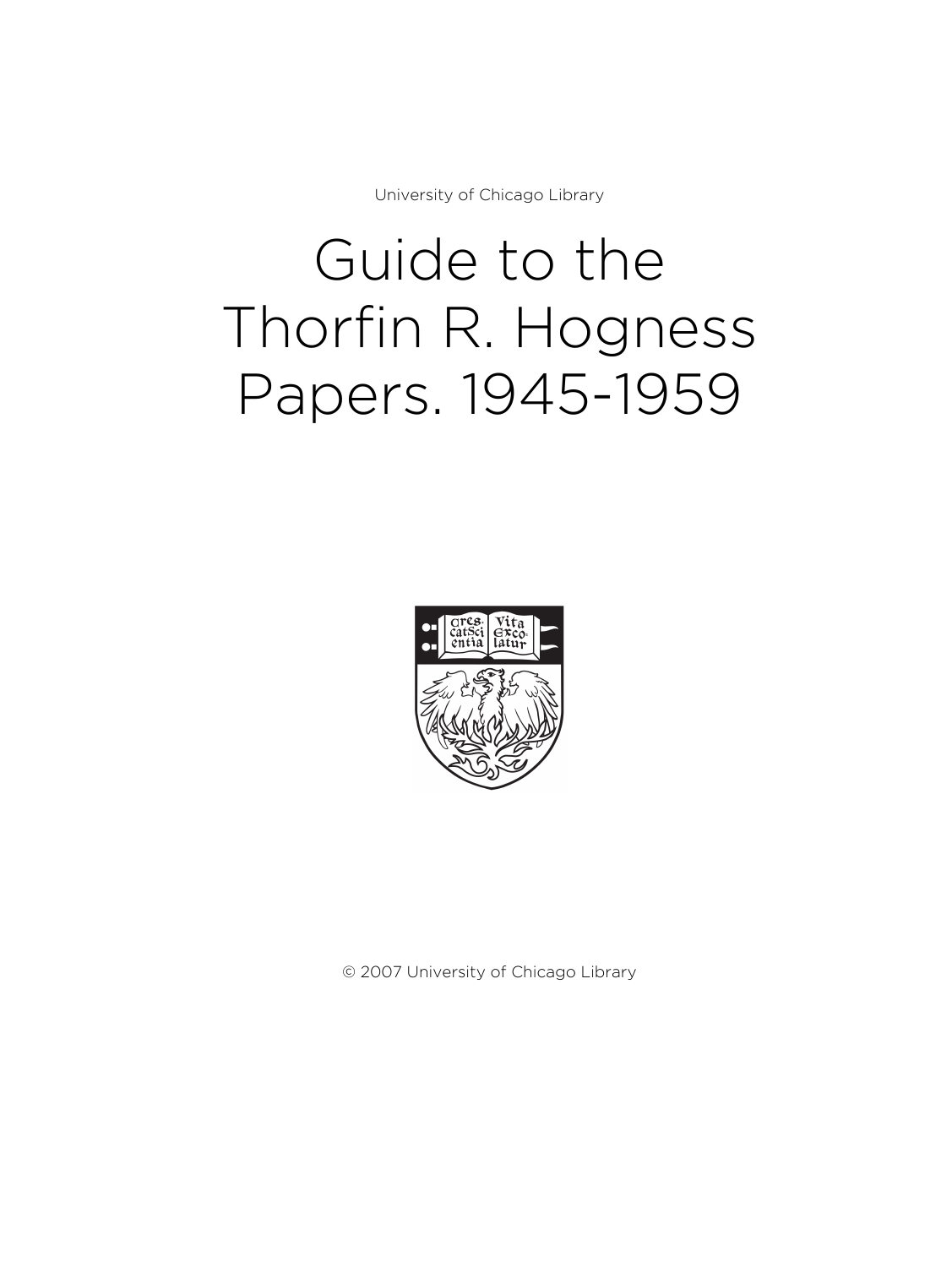# **Table of Contents**

| Information on Use<br>Access                     |
|--------------------------------------------------|
|                                                  |
|                                                  |
| Citation                                         |
| <b>Biographical Note</b>                         |
| Scope Note                                       |
| <b>Related Resources</b>                         |
| <b>Subject Headings</b>                          |
| <b>INVENTORY</b>                                 |
| Series I: Correspondence and Near-Print Material |
| Series II: Printed Material                      |
| Series III: Writings<br>10                       |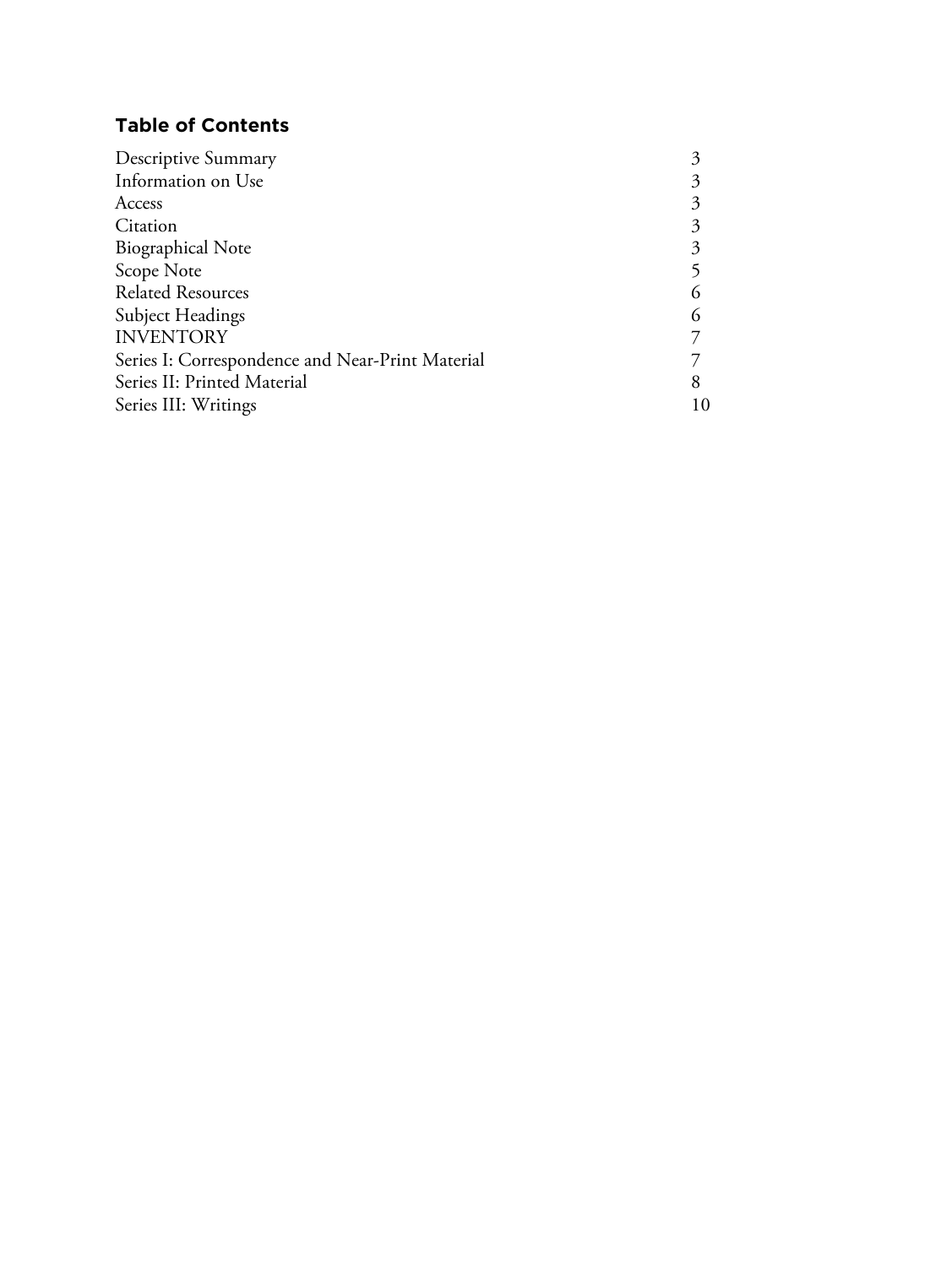# **Descriptive Summary**

| <b>Identifier</b> | <b>ICU.SPCL.HOGNESS</b>                                                                                                                                                                                                                                                                                                                                                                                           |
|-------------------|-------------------------------------------------------------------------------------------------------------------------------------------------------------------------------------------------------------------------------------------------------------------------------------------------------------------------------------------------------------------------------------------------------------------|
| <b>Title</b>      | Hogness, Thorfin R. Papers.                                                                                                                                                                                                                                                                                                                                                                                       |
| Date              | 1945-1959                                                                                                                                                                                                                                                                                                                                                                                                         |
| <b>Size</b>       | 5 linear ft. $(1 \text{ box})$                                                                                                                                                                                                                                                                                                                                                                                    |
| <b>Repository</b> | Special Collections Research Center<br>University of Chicago Library<br>1100 East 57th Street<br>Chicago, Illinois 60637 U.S.A.                                                                                                                                                                                                                                                                                   |
| <b>Abstract</b>   | Thorfin R. Hogness, (1894-1976) Physical Chemistry Professor, Department<br>of Chemistry, University of Chicago (1930-1959); Director, Chemistry<br>Division, Metallurgical Laboratory (1944-1945). The Thorfin R. Hogness<br>Papers consist of material relating to the postwar scientists' movement,<br>including U.S. Senate and House bills and amendments as well as other print<br>and near-print material. |

# **Information on Use**

# **Access**

The collection is open for research.

# **Citation**

When quoting material from this collection, the preferred citation is: Thorfin R. Hogness Papers., [Box #, Folder #], Special Collections Research Center, University of Chicago Library

# **Biographical Note**

Thorfin R. Hogness served as Professor of Chemistry at the University of Chicago and served on important projects such as the Manhattan project and defense research.

A native of Minnesota, (9 Dec 1894), Hogness received his B.S. From the University of Minnesota in 1919 and his Ch.E. degree in chemical engineering in 1919. He began instructing at the University of California which granted him a Ph.D. in 1921. From 1926-1927 Hogness enjoyed a research fellowship at the University of Gottingen, Germany. He then joined the staff of the University of Chicago in 1930 as an associate professor and was appointed a full professor in 1938.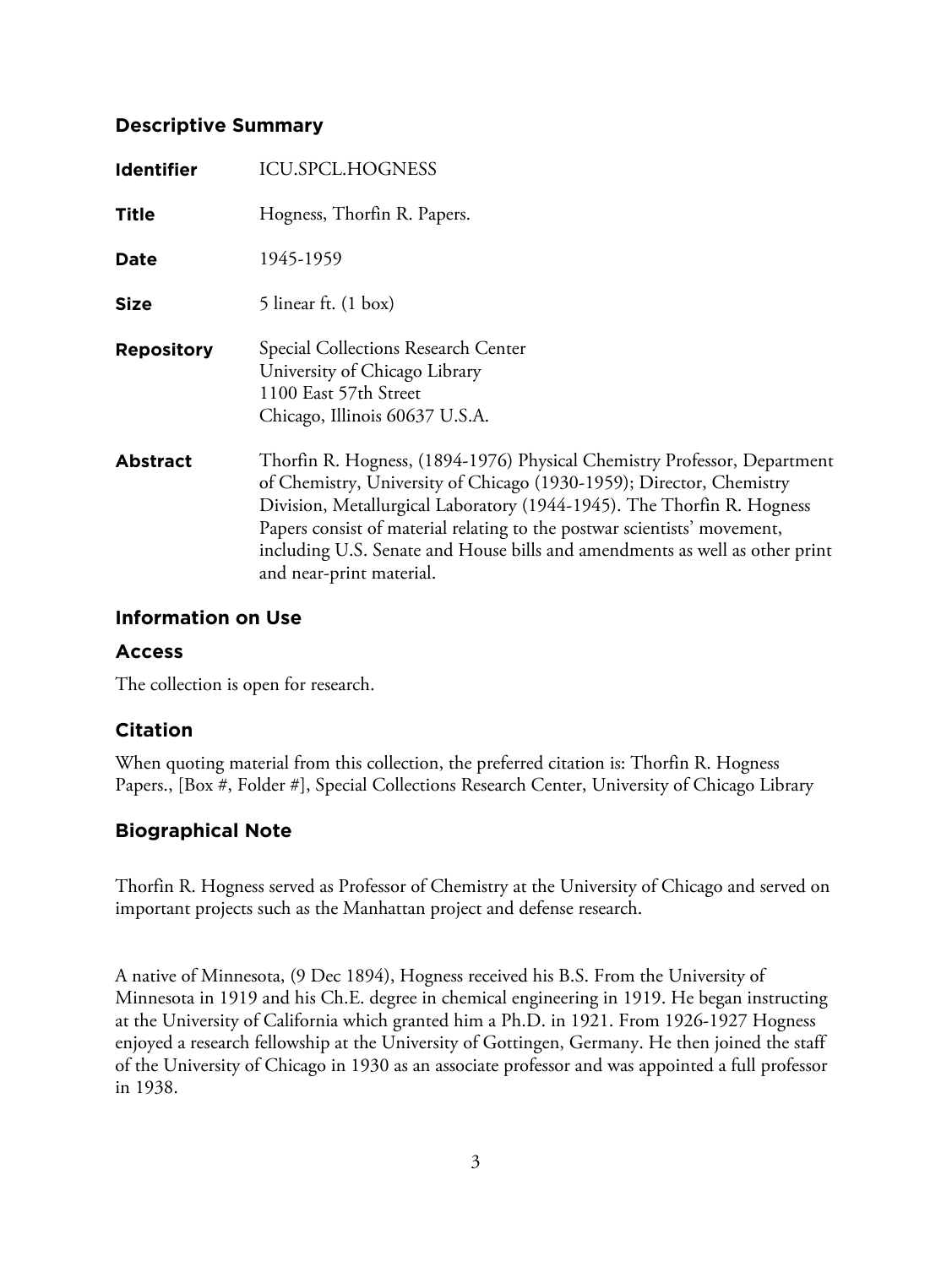During WWII Hogness performed as a scientific liaison in London at the Office of Scientific Research and Development and then moved to ETOUSA (European Theater of Operations, U.S. Army) as a civilian intelligence officer.

In 1943 Hogness organized the Maryland Research Laboratory of the National Defense Research Committee and the Office of Strategic Services. Later that year he returned to the University of Chicago to develop the Manhattan project. Hogness was the director of the chemistry division of the Manhattan District Plutonium Project. After the projects fruition he convinced then Army Chief of Staff Dwight D. Eisenhower and Sen. Arthur H. Vandenberg that atomic power should be developed by civilian scientists rather than by military scientists. He claimed that it is "the hope of every nuclear scientist, as of every good "citizen of the world" that the atomic bomb will force all nations into an accord and make for a lasting peace.

Following WWII, Hogness continued at the University of Chicago where he worked on defense research, including the development of intercontinental ballistic missiles. In 1946, at the request of Albert Einstein, Linus Pauling along with Hogness, Hans A. Bethe, Selig Hecht, Philip Morse, Leo Szilard, Harold C. Urey, and Victor F. Weisskopf formed the Emergency Committee of Atomic Scientists, of which Einstein was chairman. The most important task of this committee was to bring to the notice of people everywhere the tremendous change that had taken place in the world after the splitting of the atom and the production of the atomic bomb had become fact. In the words of the author Robert Jungk, "it was a crusade undertaken by men who were children in political affairs." Hogness also participated in the American Association for the Advancement of Science. He directed the Institute of Radiobiology and biophysics from 1948-1951 and established the Chicago Midway Laboratories in 1951 where he remained until 1961.

Hogness' titles include Qualitative Analysis and Chemical Equilibrium (with Warren C. Johnson, 1937) and Ionic Equilibrium (with Warren C. Johnson, 1937) in addition to numerous articles.

Hogness participated in many organizations that included; the Emergency Committee of Atomic Scientists, the American Association for the Advancement of Science, the Emergency committee of Atomic Scientist, Sigma Xi and the American Association of University Professors.

In particular Hogness studied the ionization of gases by electron impact; photochemistry; chemistry kinetics; spectroscopy and physical chemistry applied to biological systems and respiratory enzymes.

Hogness passed on February 14, 1976 in San Jose, California.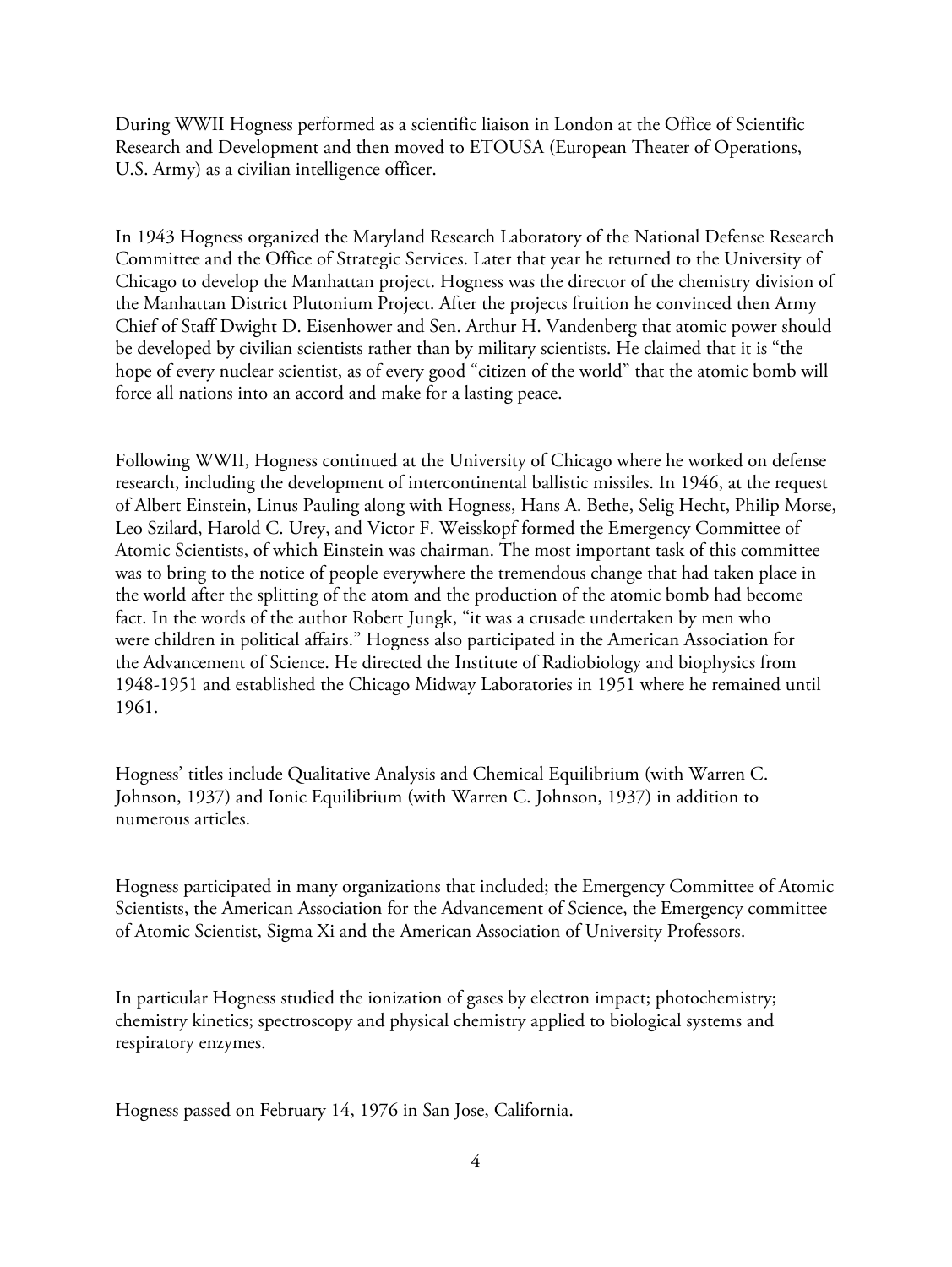#### **Scope Note**

The Hogness Papers consist mainly of printed and near-print materials (mimeograph, ditto, etc.) given by Thorfin R. Hogness (1894-1976), professor of chemistry at the University of Chicago, to Alice Kimball Smith to provide documentation for A Peril and a Hope: The Scientists' Movement in America, 1945-47 (Chicago: The University of Chicago Press, 1965). The Papers are arranged in two chronological series, the first consisting of correspondence and near-print materials, the second of printed Senate and House bills and amendments and other government publications.

The scientists' movement was a lobbying effort to influence Congress to establish civilian rather than military control of atomic energy. This effort grew directly from the frustrations of conducting research in the Manhattan Project, 1942-45. Under the military policy of compartmentation, each scientist was given access to the least possible information to minimize security risks. T. R. Hogness's role in the Project was that of director of the chemistry division of the Metallurgical Laboratory (code name for the Project site in Chicago) in 1944 and 1945. In the postwar scientists' movement, he was only one participant among many, but he was present at a luncheon in Chicago which precipitated the movement in September 1945, and later played an important role in securing passage of the McMahon bill which set up a civilian atomic energy commission.

Hogness and his Chicago colleagues became involved in the politics of atomic energy through a miscalculation on the part of the military. At the press conference announcing the opening of the University of Chicago's Research Institutes, Samuel King Allison complained to newsmen about military domination of nuclear research. The next day, Allison and other Chicago scientists, including Hogness, were summoned to a luncheon at the Shoreland Hotel by Colonel Nichols, aide to the commanding officer of the Manhattan Project, General Leslie Groves. Nichols communicated a warning from Groves that public criticism might endanger chances of passing atomic energy legislation being prepared by the War Department (later introduced in the Senate as the May-Johnson bill). This was the first Hogness and the others had heard of any planned legislation. Groves's warning, rather than silencing them, mobilized them for action. They feared that any legislation drafted without their knowledge would perpetuate military control of nuclear research.

The scientists' worst suspicions were confirmed by the introduction of the May-Johnson bill on October 4, followed by only the briefest of committee hearings. They were offended by the bill's omissions and by the apparently cavalier way it was handled as much as by its content. Most striking of the omissions was the lack of specific limits on government control of science or of any provision for exchange of information without penalty. The Atomic Scientists of Chicago was organized in mid-September to fight the bill. Similar groups formed at Oak Ridge, Tennessee, Los Alamos, New Mexico, and other Manhattan Project sites.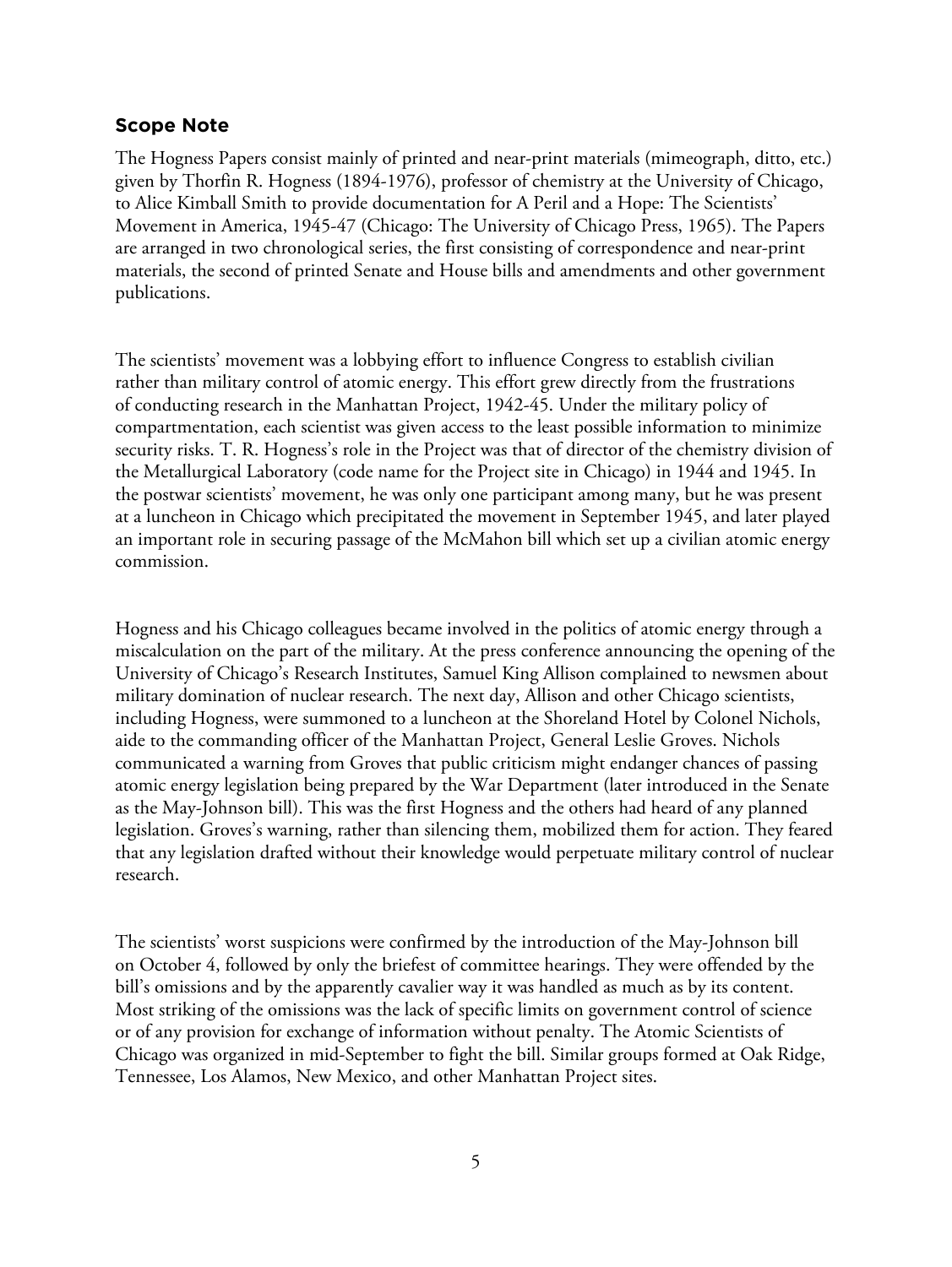The scientists lobbied successfully to reopen hearings on the May-Johnson bill. As a result of their mid-October testimony before Congress, the bill was withdrawn for revision. In December, scientists again testified before the Senate Special Committee on Atomic Energy, chaired by Brien McMahon of Connecticut. On December 20, McMahon introduced the McMahon bill, which incorporated some of the scientists' recommendations. The scientists' movement then directed its efforts to supporting the McMahon bill, mindful that the May-Johnson bill could be revived. T. R. Hogness had not testified in Washington in October or December, but he had made a special effort to keep up with the progress of the Senate hearings.

Early in March 1946, in the wake of a spy scandal in Canada, Senator Arthur Vandenberg of Michigan introduced the Vandenberg amendment to the McMahon bill, proposing the addition of a military liaison board to the atomic energy commission. In Vandenberg's home state, Hogness and other Chicago scientists stirred opposition to the amendment with speeches in the cities of Grand Rapids and Flint. Vandenberg at first bridled at the scientists' attacks, but his mood turned conciliatory after he began to receive mail from constituents opposed to his amendment. He accepted many of the scientists' suggestions for modifying the McMahon bill, provided that the military aspect of atomic energy not be overlooked. Hogness, who, on closer acquaintance, had come to respect Vandenberg, served as a go-between in working out a compromise between the senator and the Emergency Committee for Civilian Control of Atomic Energy, a group which the scientists had organized in Washington specifically to fight the Vandenberg amendment. Hogness proposed that a military liaison committee be set up under the control of the civilian Secretaries of War and of the Navy. Accepting Hogness's compromise, Vandenberg threw his support to the McMahon bill in the final stages of passage. President Harry S. Truman signed the bill into law on August 1, 1946. With this act, the atomic scientists' movement achieved its primary goal.

# **Related Resources**

The following related resources are located in the Department of Special Collections:

http://www.lib.uchicago.edu/e/spcl/select.html

Other collections related to the Hogness Papers are the Samuel King Allison Papers and the atomic scientists' collections, including the papers of the Atomic Scientists of Chicago, of the Association of Oak Ridge Scientists and Engineers, and of the Association of the Los Alamos Scientists.

# **Subject Headings**

- Hogness, T. R. (Thorfin Rusten), 1894-
- Levi, Edward Hirsch, 1911-
- Smith, Alice Kimball
- Vandenberg, Arthur H. (Arthur Hendrick), 1884-1951
- Atomic Scientists' Movement
- Atomic bomb -- United States -- History
- Nuclear energy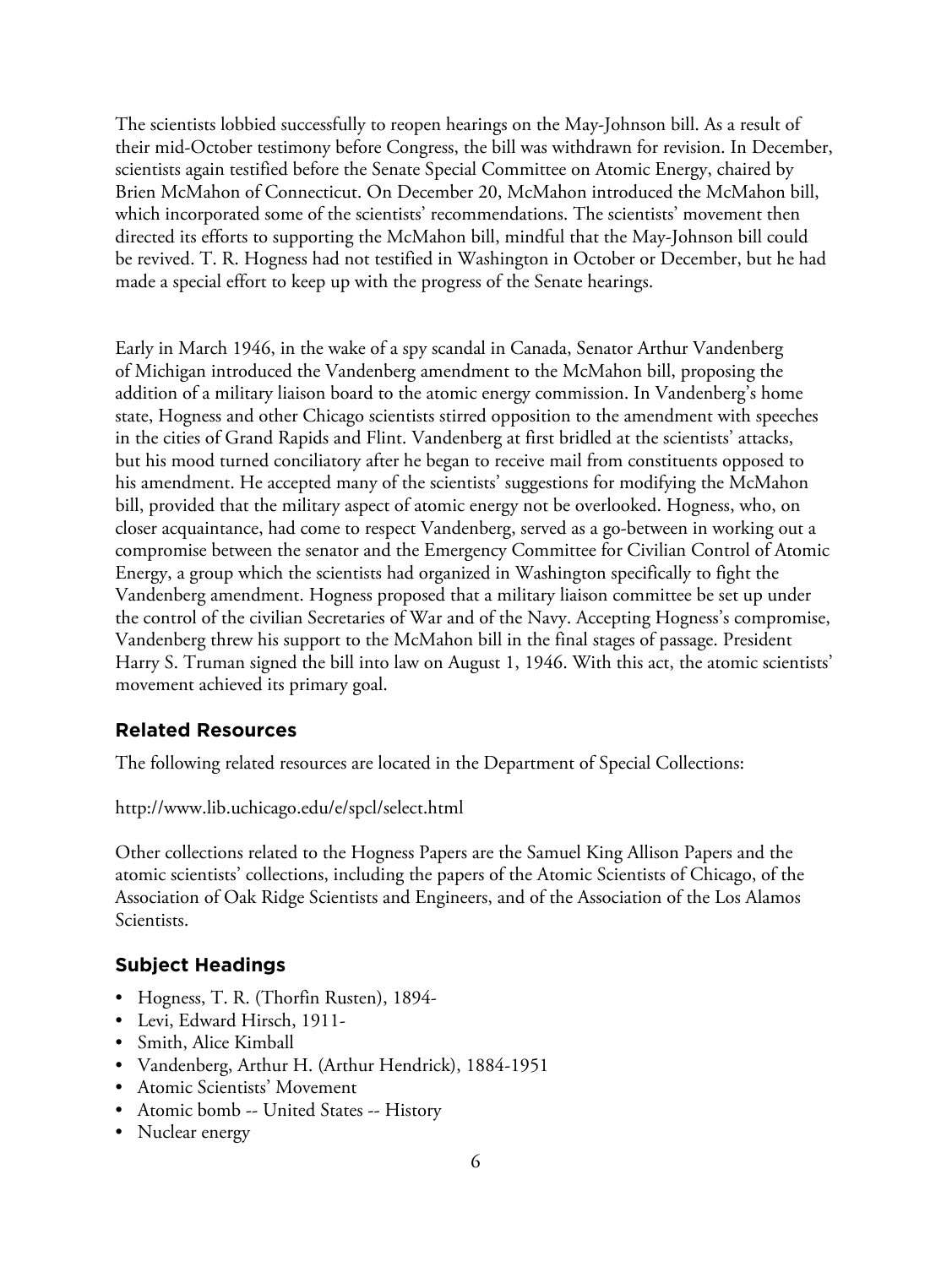• Nuclear energy -- Social aspects

# **INVENTORY**

# **Series I: Correspondence and Near-Print Material**

# **Box 1**

# **Folder 1**

- "Message from the President. A message in writing from the President of the United States was communicated to the Senate by Mr. Miller, one of his secretaries. Development and Control of Atomic Energy. . . (H. Doc. No. 301). Harry S. Truman, The White House, October 3, 1945." Mimeograph, 17 leaves, number 1-17.
- Holograph note in an unidentified hand, "This is the latest thing the At. Sci. have on this bill (May-Johnson)."

## **Box 1**

# **Folder 2**

Copy of Telegram, Arthur H. Compton to General Kenneth C. Royall at the Pentagon, October 21, 1945. "Statement by War Department to May Committee, To be Made October 22." Ditto, 4 leaves, numbered 1-4.

## **Box 1**

## **Folder 3**

- 79th Congress, 1st Session. "S. 1557 in the Senate of the United States. November 6, 1945. Mr. [Joseph] Ball introduced the following bill; which was read twice and referred to the Special Committee on Atomic Energy. A Bill for the development and control of atomic energy." Mimeograph, 5 leaves, numbered 1-54.
- Holograph notes in unidentified hand attached: "11/26/45. Copies to Dr. Libby, Dr. Schlesinger, Dr. Senior, Dr. Cole, Dr. Urey, Dr. Mulliken, Dr. Zinn, Dr. Seaborg, Dr. Franck, Dr. Daniels, (Dr. Hogness)."

# **Box 1**

# **Folder 4**

79th Congress, 1st Session. "S. 1557 in the Senate of the United States, December 20, 1945. Mr. McMahon introduced the following bill: A Bill for the development and control of atomic energy." Mimeograph, 14 leaves, numbered 1-14.

#### **Box 1**

# **Folder 5**

"Possible Good Amendments to S. 1717 [The McMahon bill]". Mimeograph, 4 leaves, numbered 1-4.

# **Box 1**

# **Folder 6**

79th Congress, 2d Session. "S. 1824 in the Senate of the United States. February 9, 1946. Mr. Johnson of Colorado introduced the following bill; which was read twice and referred to the Special Committee on Atomic Energy. A Bill to provide temporarily for the development and control of atomic energy." Mimeograph, 15 leaves, numbered 1-15.

# **Box 1**

# **Folder 7**

"Analysis of S. 1824 (Johnson Bill II). February 14, 1946. RT." Ditto, 2 leaves, numbered 1-4.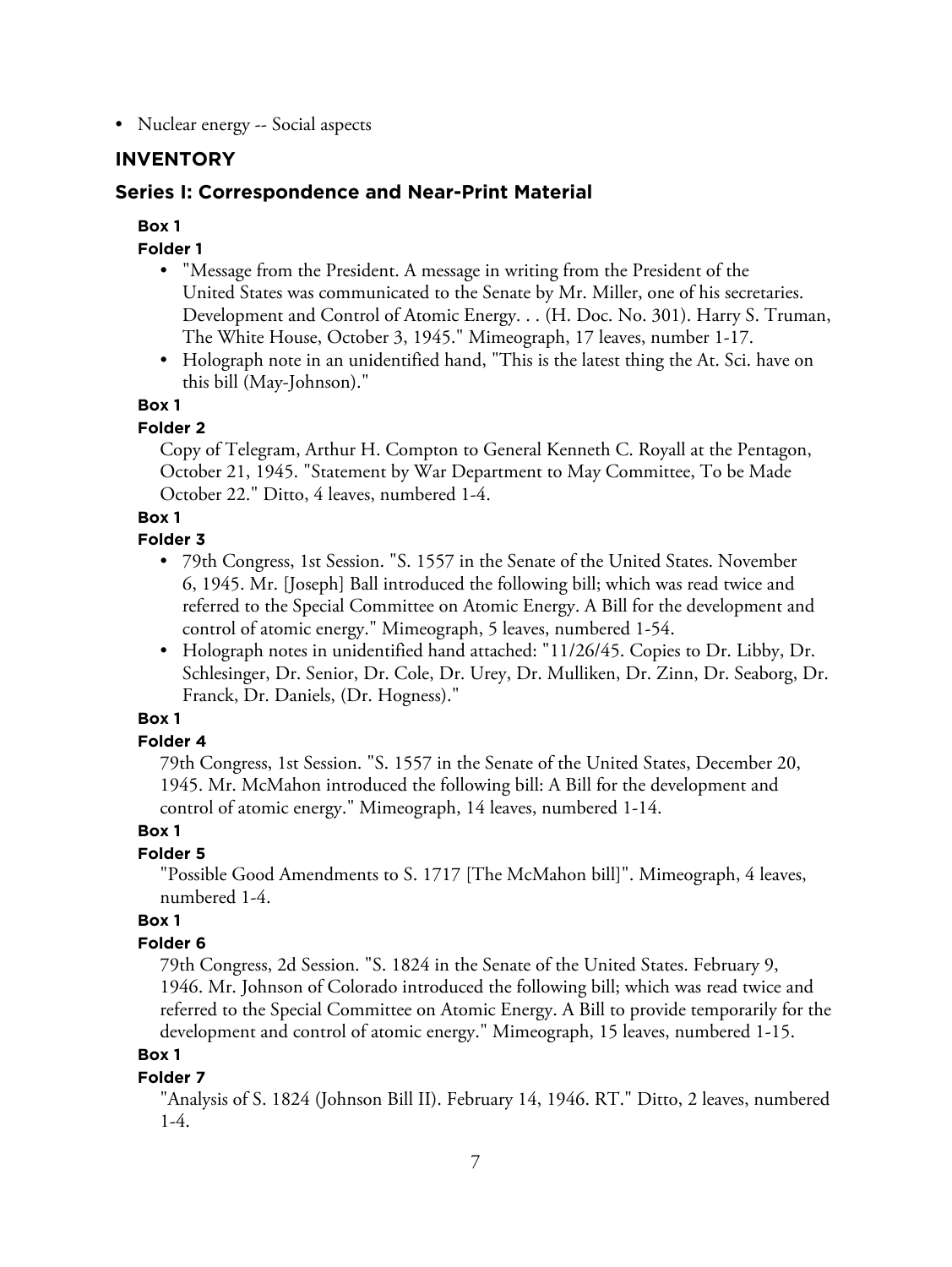# **Box 1**

## **Folder 8**

"Speech by T. R. Hogness before Emergency Conference for Civilian Control of Atomic Energy." March 21, 1946. Mimeograph, 3 leaves.

# **Box 1**

# **Folder 9**

Telegrams, Edward Levi, Chicago, Illinois, to Thorfin Hogness, Washington, D.C. April 6, 1946, 1 leaf. April 7, 1946, 3 leaves.

# **Box 1**

# **Folder 10**

"Proposed Change in Vandenberg Amendment [Section 10 of S. 1717]." Typescript drafts and Typescript carbons with corrections in the hand of T. R. Hogness. 29 leaves, mostly unnumbered.

# **Box 1**

# **Folder 11**

Correspondence between Thorfin R. Hogness and Senator Arthur H. Vandenberg. 9 letters dated between April 12, 1946 and May 1, 1947. Typescript and Typescript carbon, 9 leaves. Two newspaper clippings.

# **Box 1**

# **Folder 12**

- "For the Faculty [of the University of Chicago]. T. R. Hogness (January 8, 1947). Restricted - Not to be published or quoted without permission of the author." Typescript carbon, 14 leaves, numbered 1-14
- Convocation address by T.R. Hogness, 16 March 1959

# **Series II: Printed Material**

# **Box 1**

# **Folder 13**

79th Congress, 1st Session. H. J. Res 269, November 1, 1945. Printed document.

# **Box 1**

# **Folder 14**

79th Congress, 1st Session. S. 1720 Kilgore National Science Foundation bill], December 21, 1945. Printed document.

# **Box 1**

# **Folder 15**

79th Congress, 2d Session. S 1850 [Second Kilgore NSF bill]. February 21, 1946. Printed document.

# **Box 1**

# **Folder 16**

79th Congress, 1st Session. S. 1717 (Report No. \_\_\_\_\_) (Committee Print No. 6), April 12, 1946. Printed document.

# **Box 1**

# **Folder 17**

79th Congress, 1st Session. S. 1717. (Report No. 1211), April 19, 1946. Printed document.

# **Box 1**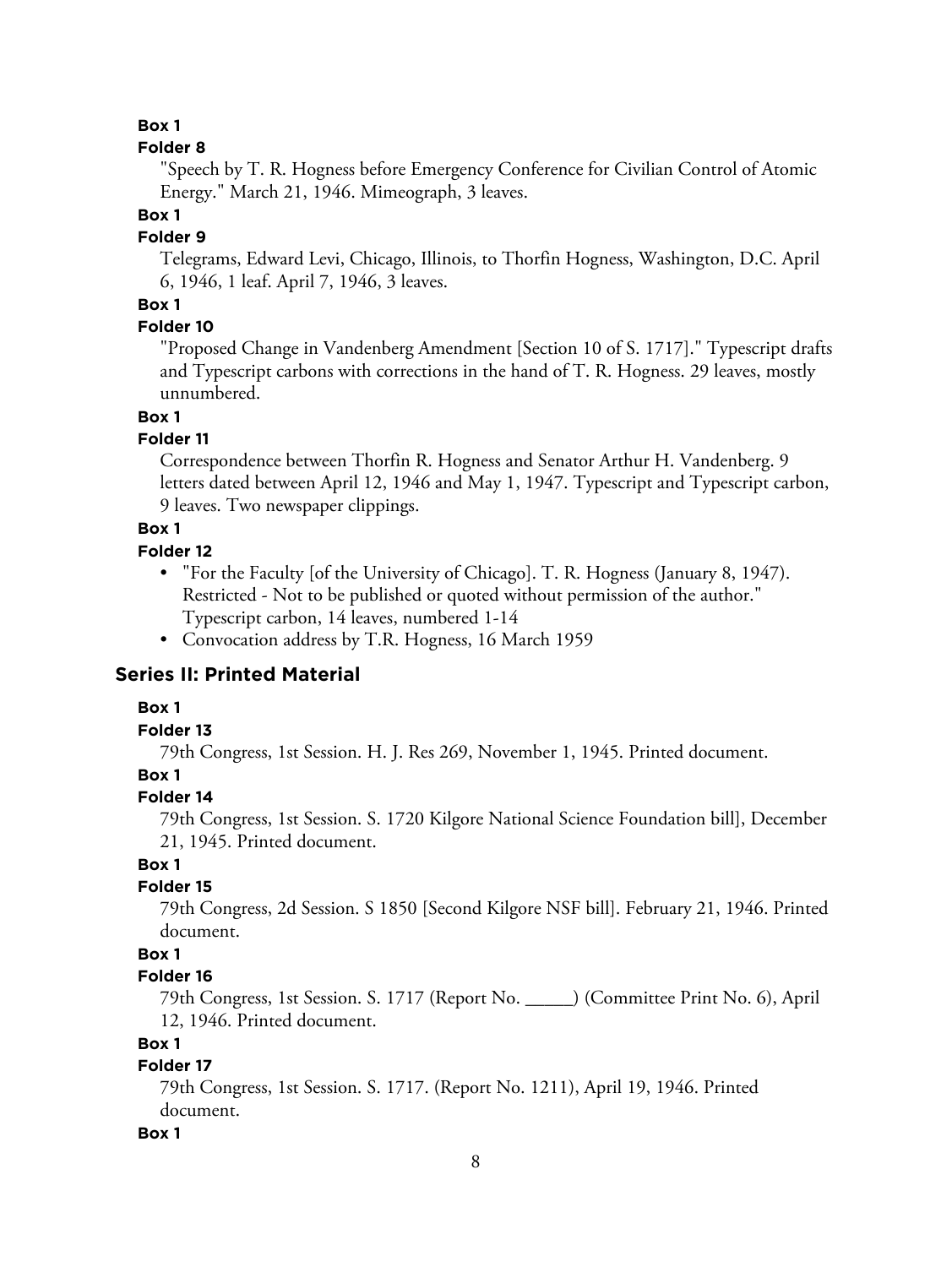#### **Folder 18**

In the House of Representatives, U. S., July 20, 1946. Resolved, That the bill from the Senate (S. 1717) entitled "An Act for the development and control of atomic energy" do pass with the following Amendments: . . . Printed document.

#### **Box 1**

#### **Folder 19**

80th Congress, 1st Session. S. 526 (Report No. 78), February 7, 1947. "Rational Science Foundation Act of 1947." [Smith bill] Printed document.

## **Box 1**

# **Folder 20**

80th Congress, 1st Session. S. 526, April 2, 1947, Amendment. Printed document.

## **Box 1**

#### **Folder 21**

80th Congress, 1st Session. S. 526. May 14, 1947, Amendments. Six printed documents.

# **Box 1**

# **Folder 22**

80th Congress, 1st Session. S. 526, May 15, 1947, Amendment. Two printed documents.

#### **Box 1**

# **Folder 23**

80th Congress, 1st Session. S. 526, May 16, 1947, Amendments. Two printed documents.

# **Box 1**

# **Folder 24**

Alden A. Potter, "The McMahon Bill-Soviet for Scientists." The Commercial and Financial Chronicle, August 8, 1946. Reprint.

#### **Box 1**

# **Folder 25**

"Smearing the Scientists: Attempt to Discredit Civilian Atomic-Energy Control." Speech of Hon. Chet Holifield of California in the House of Representatives, July 22, 1947. (Washington, D. C.: United States Government Printing Office, 1947).

## **Box 1**

## **Folder 26**

"Sabotage of American Science: The Full Meaning of Attacks on Dr. Condon." Speech of Hon. Chet Holifield of California in the House of Representatives, March 9, 1948. (Washington, D.C., United States Government Printing Office, 1948).

## **Box 1**

## **Folder 27**

Transcript of consideration of Senate bill 1717 on the development and control of atomic energy, Congressional Record 92:104, Washington, D.C., June 1, 1946.

# **Box 1**

## **Folder 28**

"Lilienthal. Speech of Hon. Arthur H. Vandenberg of Michigan in the Senate of the United States, Thursday, April 3, 1947." Congressional Record, Reprint, "(Not printed at Government Expense)," Washington, D.C., undated

#### **Box 1**

#### **Folder 29**